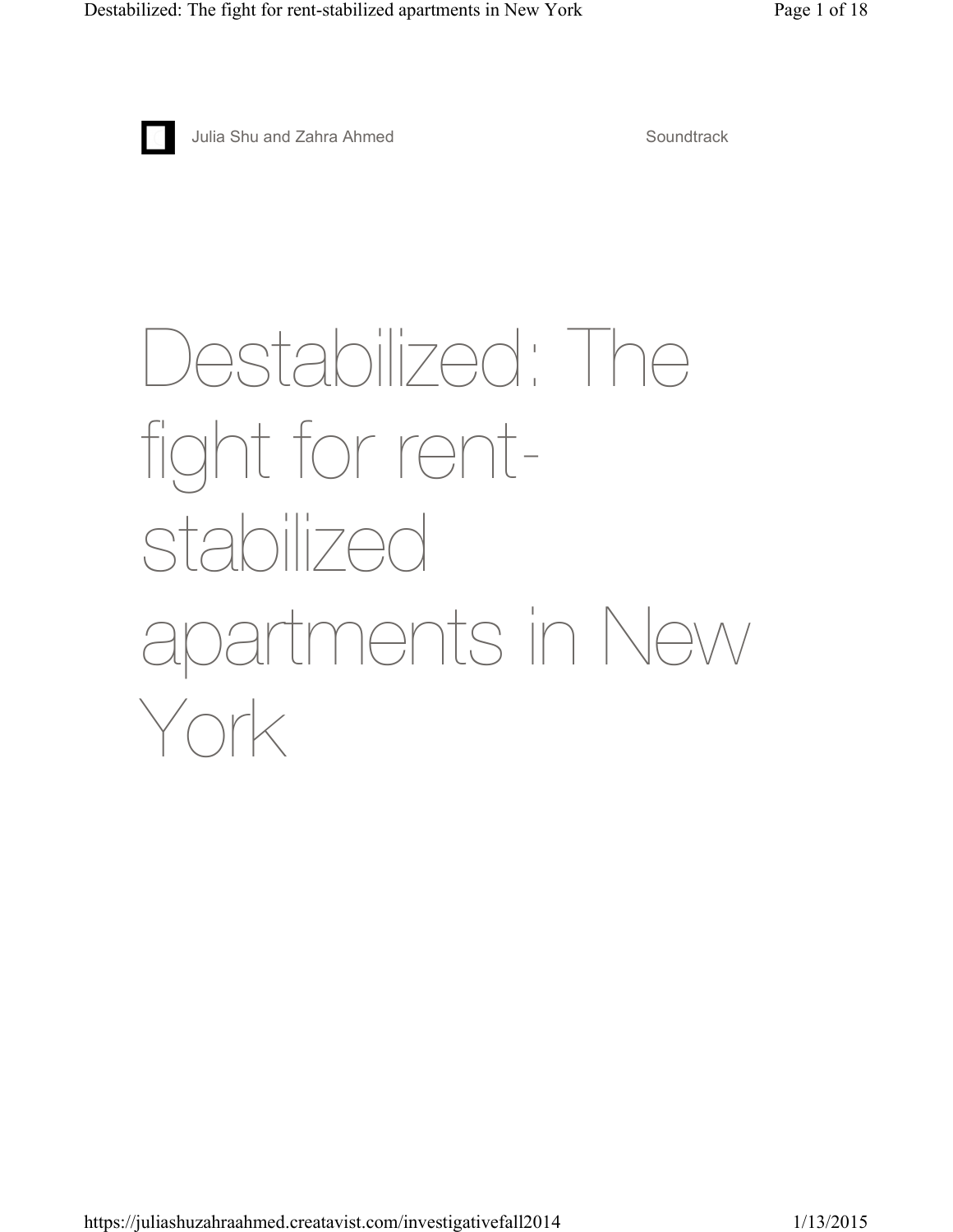In today's New York, rent-stabilized tenants like Mary Ann Siwek, Jeff Caltabiano and Fredy Kaplan are an endangered species.

The Rent Guidelines Board estimates that 63 percent of the more-than 7,500 rentstabilized units that New York City lost in 2013 were in Manhattan. And despite a renewed focus on affordable housing, the center of the city continues to grow increasingly inhospitable for low-income residents.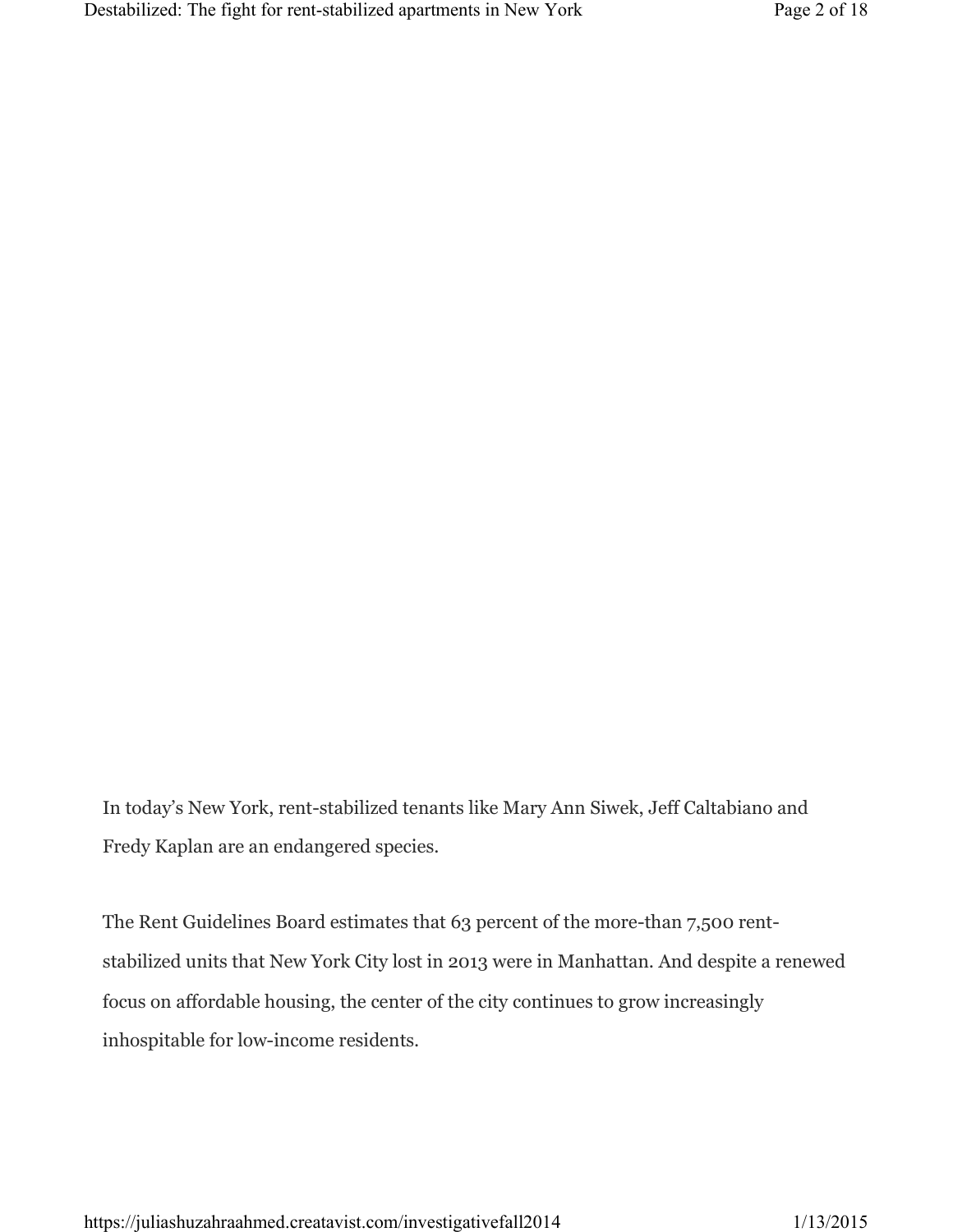Landlords can petition to deregulate a rent-stabilized unit through New York State Homes and Community Renewal when its rent reaches \$2,500 or more and the tenant's income is more than \$200,000 for two years, or the unit is vacant. To take advantage of these rules in neighborhoods like the Lower East Side and the East Village, real estate developers are using the age-old practice of buying properties, upgrading rent-stabilized units into market rate and reaping the profits while longtime tenants are replaced with new ones willing to pay higher rents.

In the process, rent-stabilized tenants say new landlords are trying to push them out through a toxic combination of subtle harassment, a denial of basic services and recurring hazardous living conditions.

## "I had to withstand this"

At 170 E. 2nd St., the gas has been shut off for nearly six months.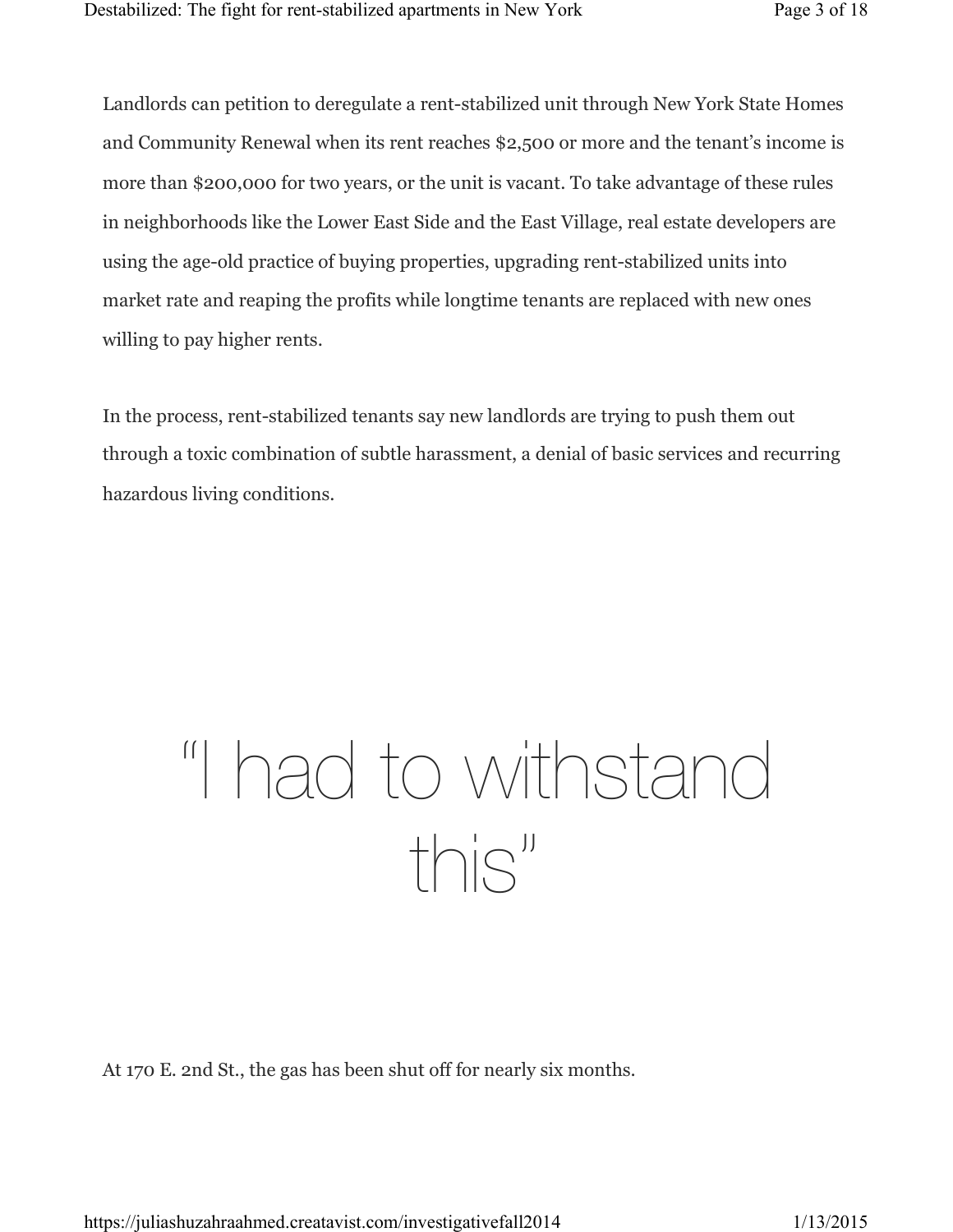Last December, Department of Finance records show real estate developer Jared Kushner of Westminster City Living bought 170 and 174 E. 2nd St. for \$17 million. Since then, the unavailability of essential services and ongoing construction continue to cause daily obstacles for tenants. Westminster City Living declined to comment for this story.

Mary Ann Siwek, 64, lives in apartment 2C with her roommate. A slight woman, she has to push through an array of coats in her narrow hallway to get to the kitchen. There, an electric hotplate rests atop her now defunct cooking range and oven. New management gave the hotplate to her as a substitute, but she said cooking with it takes too long. Instead, she shells out an extra \$150 a week to eat out.



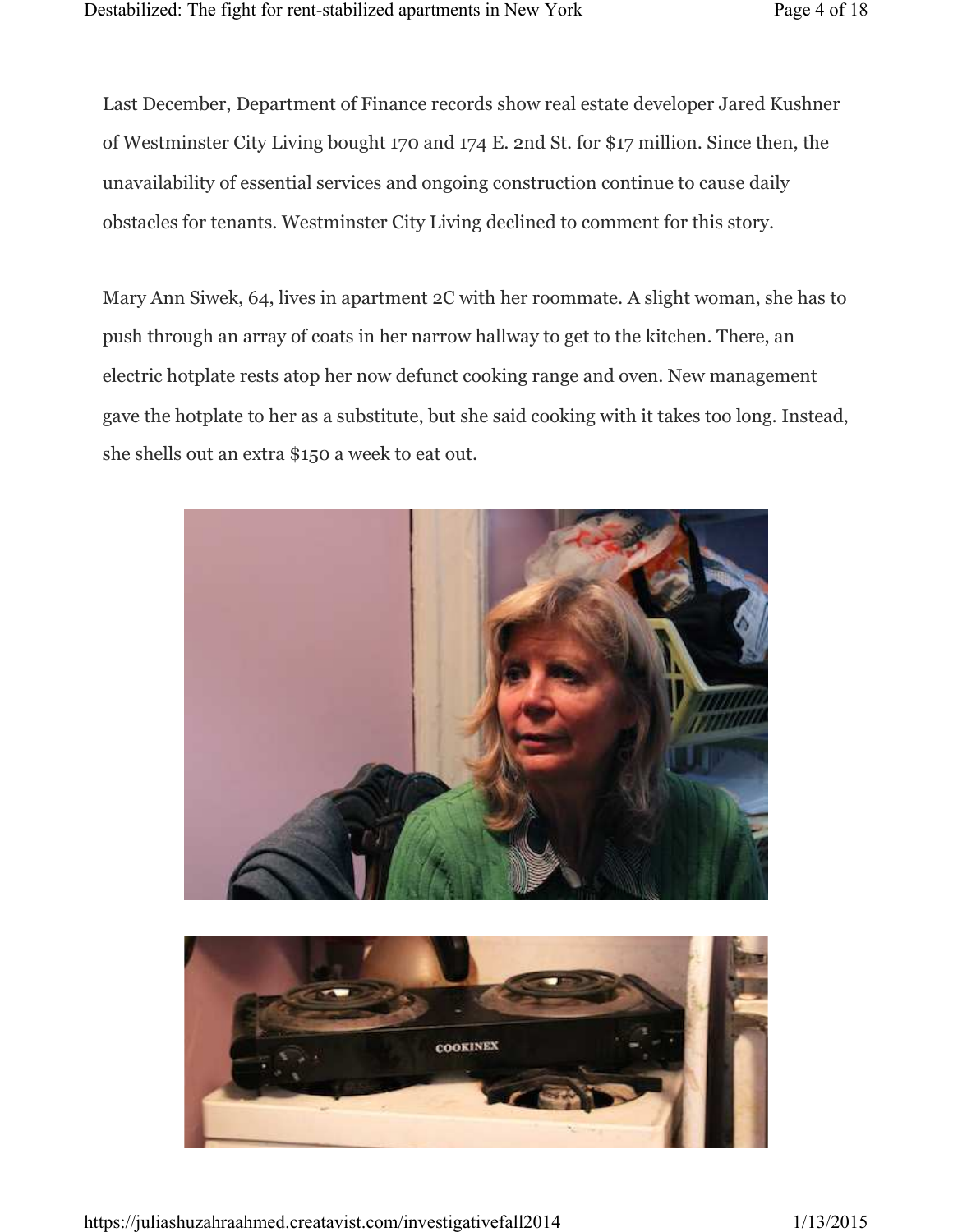

"He doesn't know a thing about taking care of tenants," Siwek said of Jared Kushner, sonin-law to Donald Trump.

There have been six complaints about the lack of gas to the Department of Housing Preservation and Development (HPD) coming from Siwek and other tenants.

Complaints to the Department of Buildings (DOB) cite before- and after-hours construction work: on weekdays outside of the city's 7 a.m. to 6 p.m. time frame and on weekends without a permit. Siwek filed a complaint on March 19 reading, "Due to construction, caller's bathroom ceiling collapsed. Chunks of plaster keep falling behind walls. This is happening all throughout caller's apt due to construction in neighboring apartments."

Siwek's bathroom ceiling is now layered with a coat of paint to match the rest of her walls, but photos from last spring show broken drywall and piles of debris covering the toilet and tiles. The collapse occurred at night, frightening Siwek.

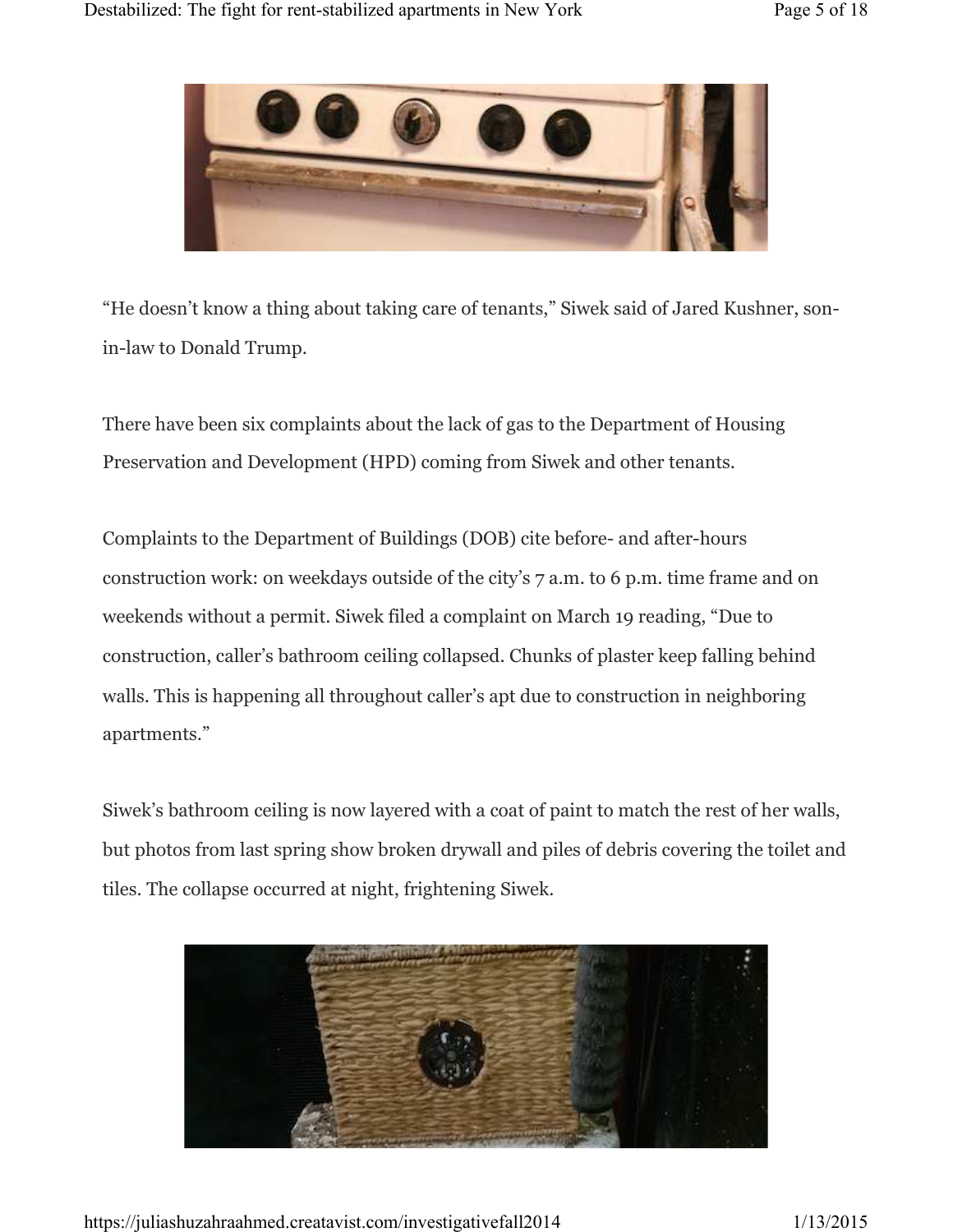

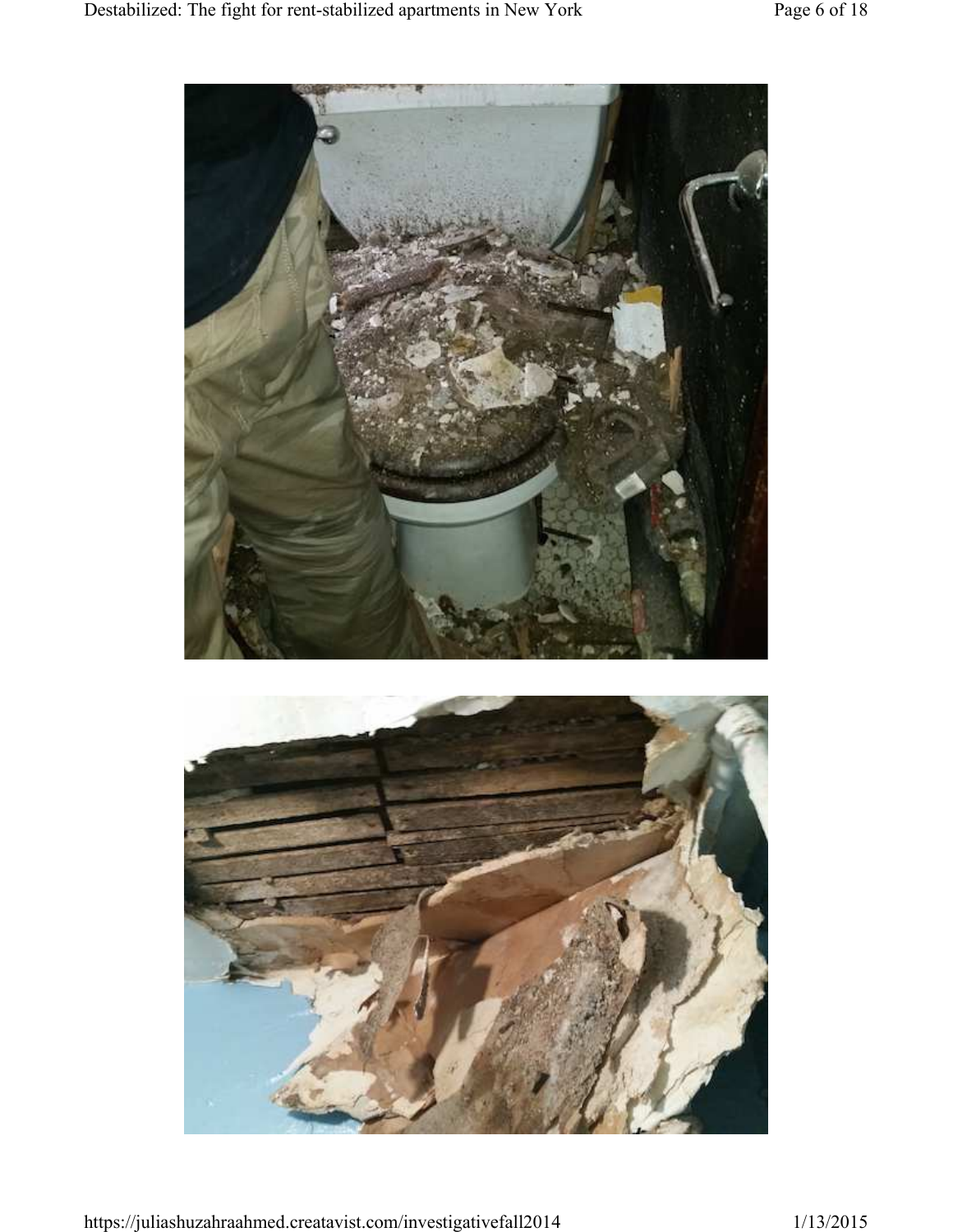Siwek has been living in her unit for 32 years and relies on Social Security benefits and part-time work as her source of income. The management company offered her a \$200,000 buyout, but she said the amount is not enough to support herself. The apartment listing site StreetEasy shows that a two-bedroom apartment in the East Village starts at \$465,000.

" I can't buy a place with that money so there really was no other place for me to go and I had to withstand this," she said.

In August, Westminster City Living removed the shared boiler system at 170 and 174 E. 2nd St., leaving both buildings without heat — a Class C violation that the HPD requires be corrected within 24 hours. But rent-stabilized tenants didn't receive the same baseboard heating systems that management provided for the buildings' market-rate tenants until Oct. 30  $-$  29 days after the beginning of the city's heat season, when building owners are required to provide tenants with heat if temperatures fall below 55 degrees Fahrenheit.

For 5th-floor tenant Richard Weinstein, who has been living at 174 E. 2nd St. since 1995, this has been the biggest form of harassment.

"They deliberately took the stuff out," Weinstein said, referring to the old heating system. "They deliberately did not call."

In some cases, this negligence became outright disregard.

"Starting from the beginning, they made it quite clear that they were going to get us all out," said rent-stabilized tenant Fredy Kaplan, 53, who has been living in the building with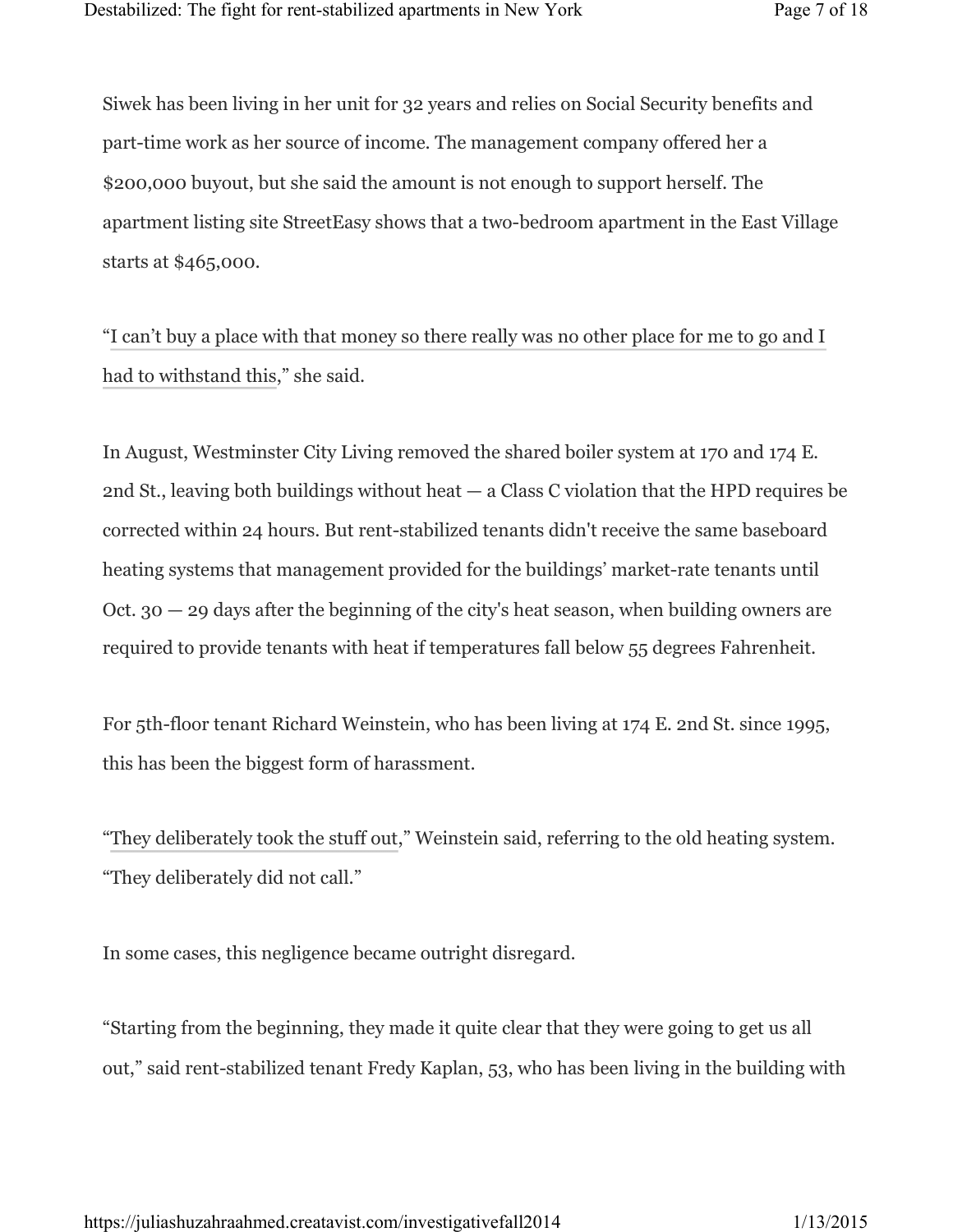his husband for 10 years. He said upgrades taking place throughout the building have segregated rent-stabilized and market-rate tenants.



"The market-rate tenants have video intercom for safety purposes. We don't," he said. "They've been doing the "poor door" status with us." Even without upgrades, rentstabilized tenants were still supposed to receive intercom services, but Kaplan's began working only last month.

As of December 1, HPD records show 52 open violations — 39 have expired correction dates, including seven Class C violations ranging from decaying floors to lack of hot water.

Only five rent-regulated tenants remain at 170 E. 2nd St. Siwek said those who couldn't stand the conditions anymore accepted a buyout and left.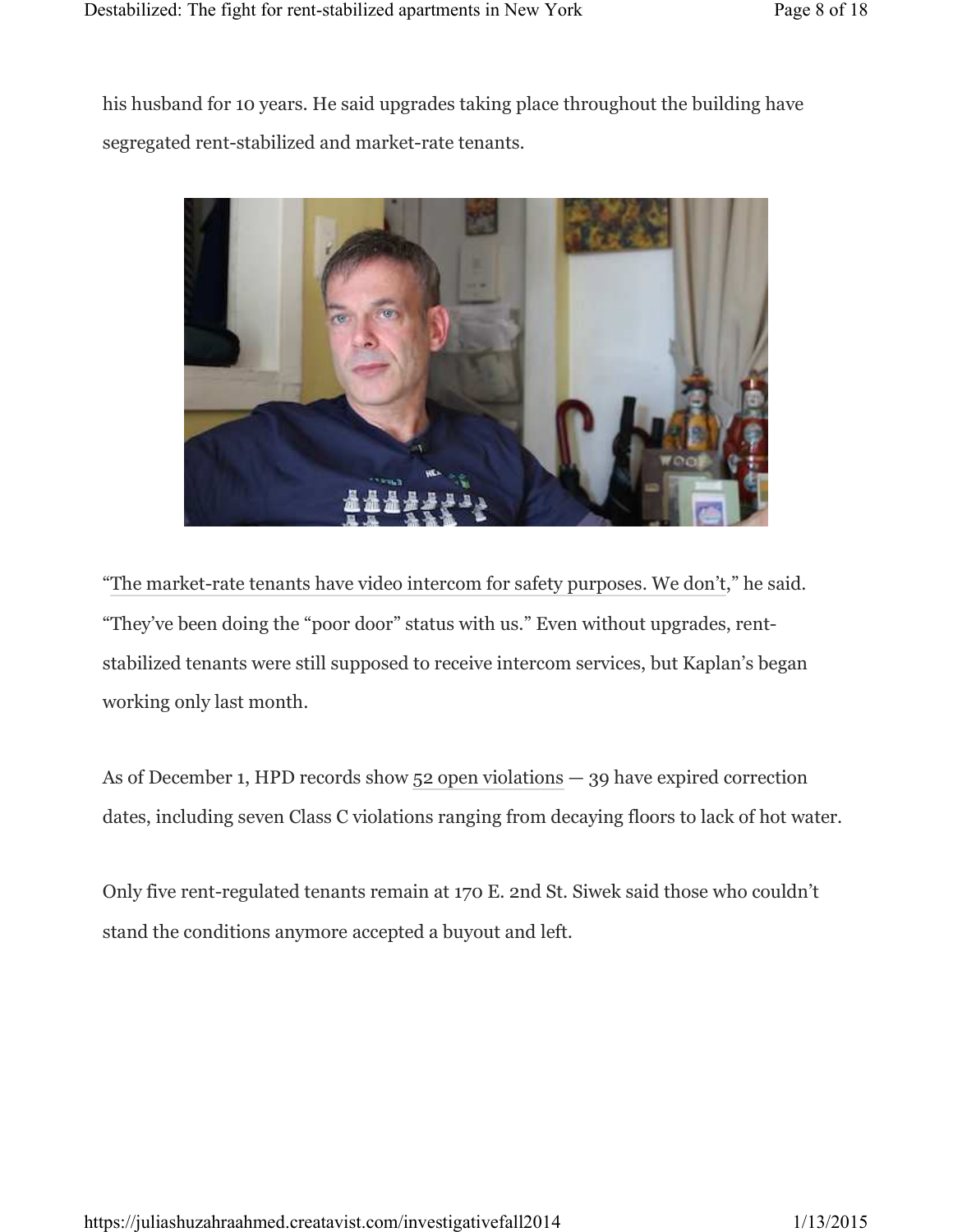#### "It was like a war zone"

While some tenants say management companies create a climate of distress by decreasing essential services, others point to unsafe living conditions during construction. At 102 Norfolk St., tenants discovered high levels of lead contamination while the building was being renovated.

Walking up the narrow stairwell to his apartment, Jeff Caltabiano gestured at the brick walls.

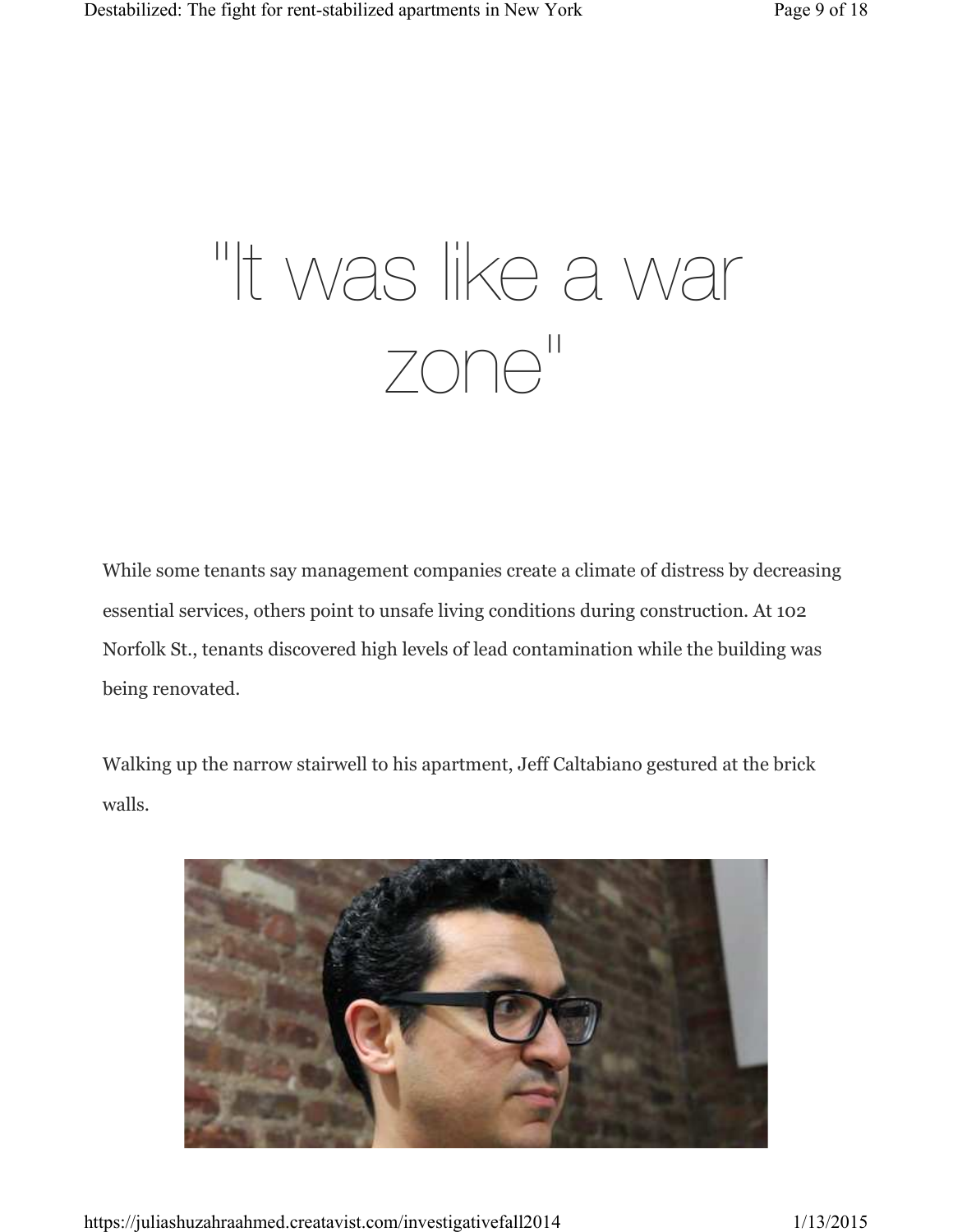"They had tin that was up on these walls, and they tore all that down," he said, referring to recent construction work. The tin was covered in layers of lead-based paint, which covered the floors in contaminated dust.

"There was dust everywhere, some people, I think pretty much everyone, got dust under their doors," he said. In his apartment, the lead-contaminated dust spread four to five feet from the door.

Construction began after the building sold last March for \$11 million. The new owner is Sassan, or "Samy," Mahfar of SMA Equities, who has bought other properties in the neighborhood under various corporate names. SMA Equities did not respond to multiples requests for comment on this story.

The EPA states that lead exposure can lead to serious health consequences for adults, including hearing and vision impairment, reproductive problems and nerve damage. In June, a New York Department of Health inspection report revealed that dust samples at 102 Norfolk St. from a hallway tested at 710 micrograms of lead per square foot, and a window sill at 560 micrograms, well above EPA safety regulations.

Not only that, but a report from April states that the health inspector was initially denied access to the building, and had to return with a police escort to walk through. The Department of Health and Mental Hygiene states that federal law requires landlords to notify tenants and potential buyers about known lead paint in an apartment, but Caltabiano says he and other tenants were not aware of the danger until a tenant filed a Freedom of Information Act request for the inspector's report. He did not note any health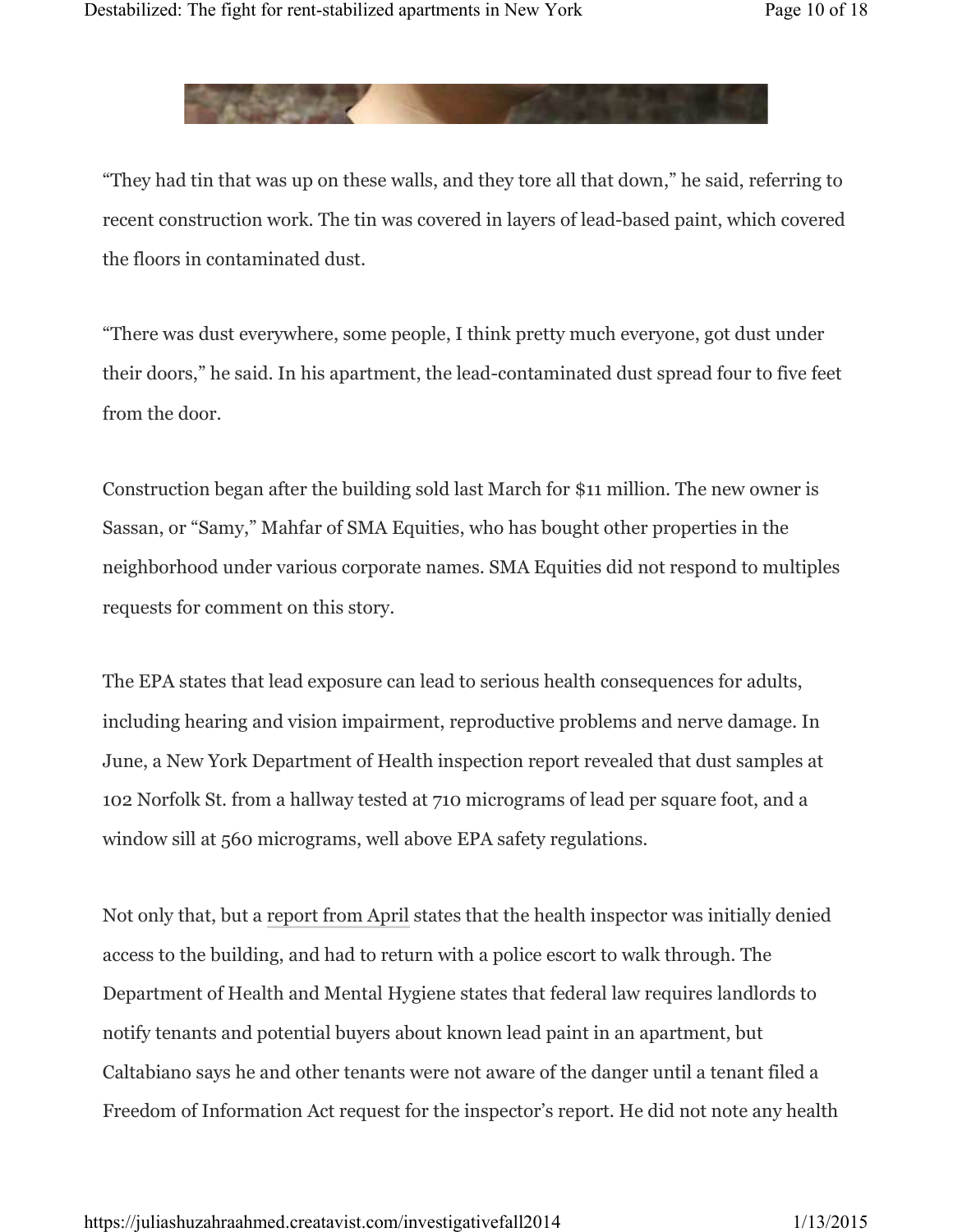problems due to the lead contamination, but was appalled at the landlord's lack of responsibility.

"We brought it up at the initial meeting with him and he pretended he didn't know what we were talking about," said Cheri Neu, another resident at 102 Norfolk St. "He said, 'Why wasn't I fined? If you're saying that I violated certain protocols, why wasn't I sent any information?" She said Mahfar continued to dismiss their concerns.

" We're dealing with someone that whenever we meet with them, they say they don't know what's going on," she said, "But he's the boss. I mean, he's hiring the people to do this work, but they're trying to rush through things without taking into consideration that there are people living here."

Since the building's sale in March, changes have happened fast. While construction continues, new tenants have already moved in. 102 Norfolk St. is listed with New York State's Homes and Community Renewal as a rent-stabilized property, but information about precisely which units fall under that regulation is available only to tenants and the owner.

According to Caltabiano, 22 of the total 25 units were rent-stabilized before SMA Equities bought the building, but he said now only 14 remain.

"[Mahfar] bought the building and then a week or two afterwards, it was like a war zone," said Neu, who lives with her Chinese immigrant parents in an apartment that her family has had for 40 years.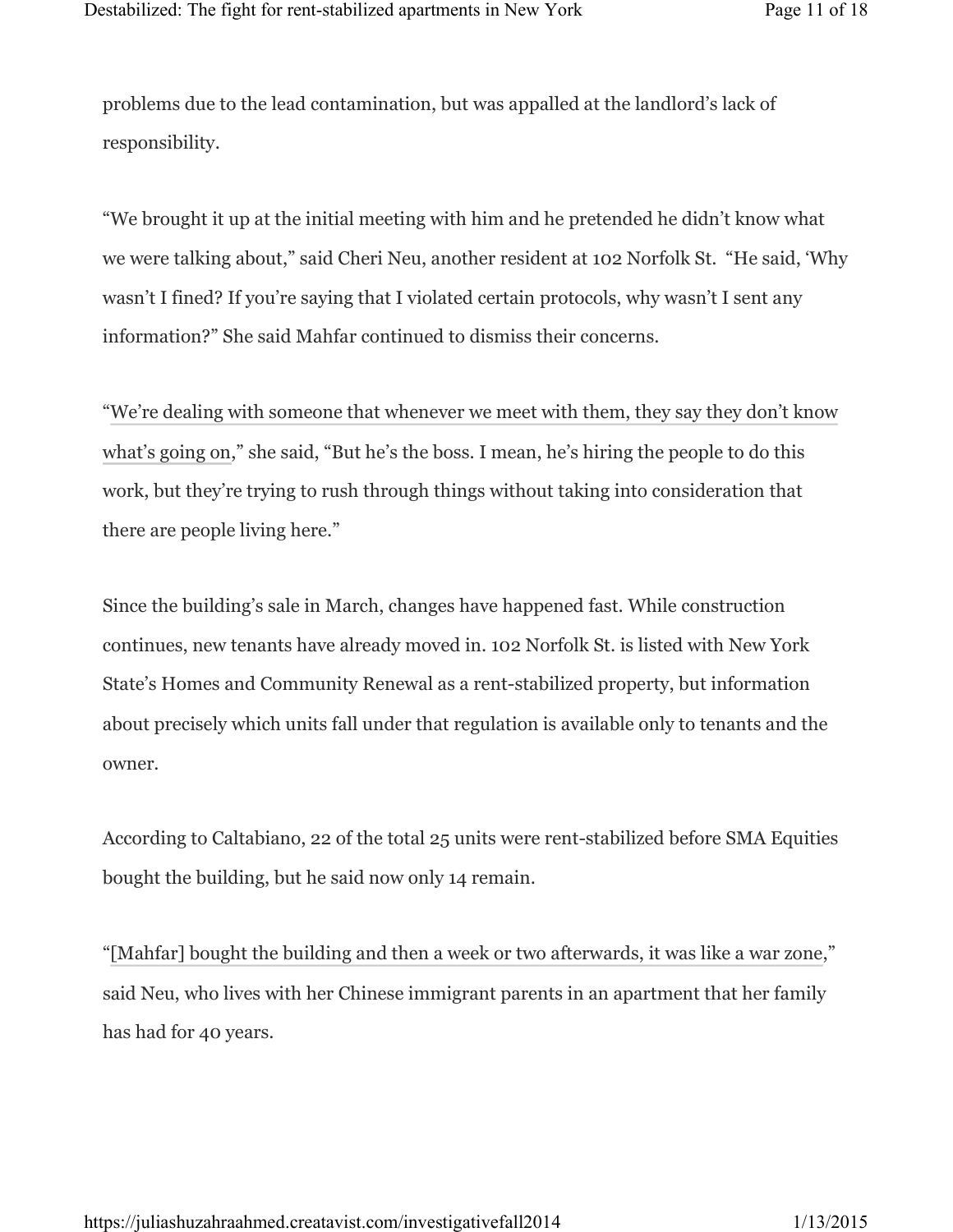The war zone Neu describes is evident in DOB records for the property. Sixteen complaints against the building have been listed since it was purchased at the end of March. These include six complaints for excessive and falling debris in the past two months and complaints for construction beyond the specified permit. An open Environmental Control Board violation cites management for using the sidewalk for construction without a permit.

For Neu, the pressure to move out was more direct. When renovations began, she was approached about a buyout. She said the new management suggested that in taking a buyout, she would be "looking out" for her parents because dealing with the hazards and noise of construction "might be very unpleasant for them." So far, she has rejected all buy out offers and continues to live in the building with her family.

Former tenant Steve Yee, who accepted a buyout in mid-September, said the building's many Chinese-speaking immigrants were lost in what was happening.

"SMA was using a 'relocation specialist' that did not speak Chinese as a form of intimidation," he said.

Relocation specialists hired by landlords are often part of the buyout process, but public officials and tenant advocacy groups accuse them of using illegal tactics in trying to push rent-stabilized tenants out.

The Cooper Square Committee, a tenant advocacy group in the Lower East side, has linked Mahfar to Michel Pimienta, owner of buyout and relocation consulting firm Misidor LLC. According to the group, SMA Equities employed Pimienta at several buildings as a 'relocation specialist,' or 'tenant relocator.' But in late October, New York attorney general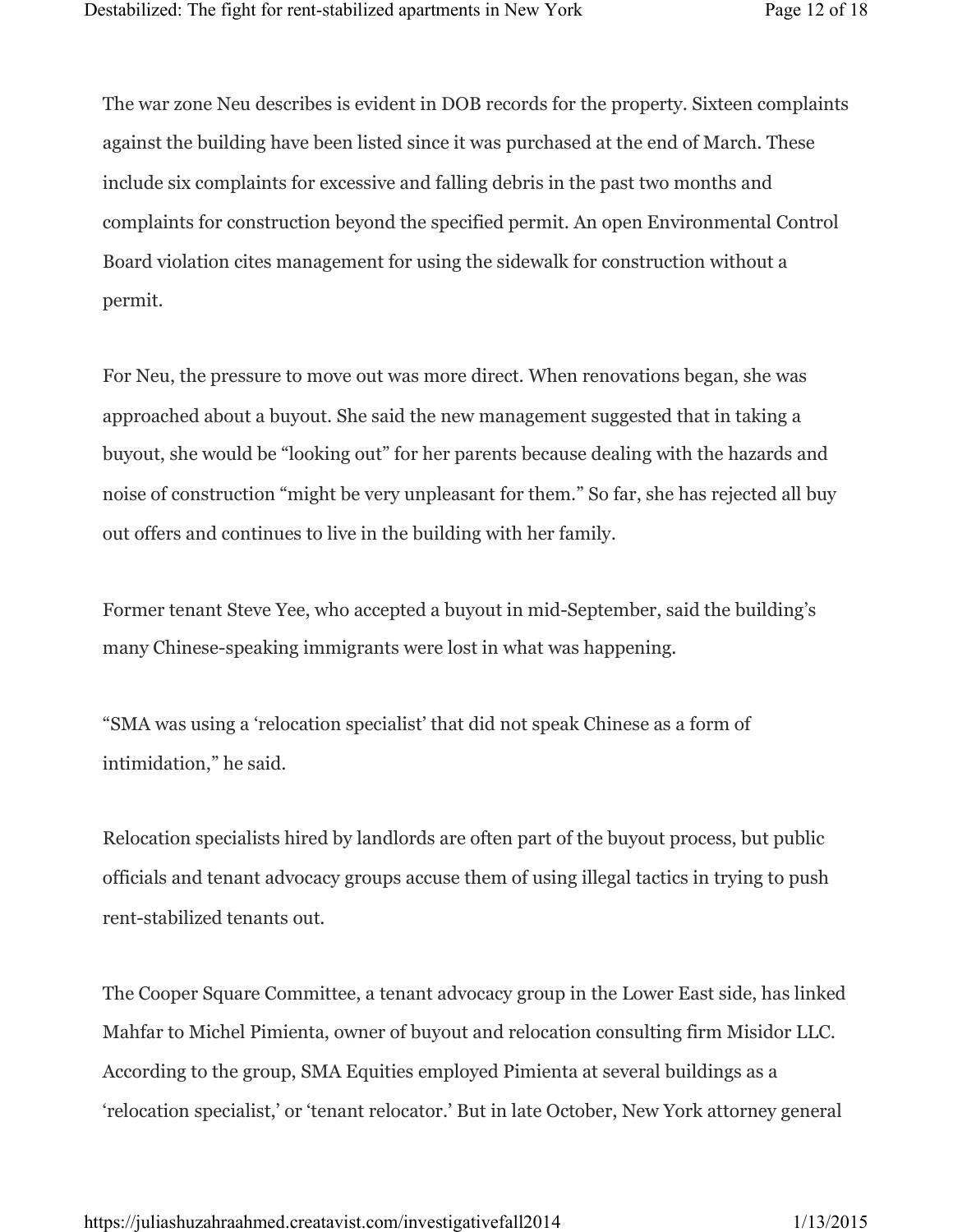Eric Schneiderman ordered Pimienta to stop working and pay a \$40,000 fine for operating without a real estate broker's license.

Schneiderman's statewide campaign to combat harassment and discrimination faced by tenants in affordable housing now continues with an ongoing investigation into multimillionaire landlord Steve Croman. Local news reports that Croman also employs tenant relocators.

## Who's watching?

The attorney general isn't the only public official interested in tenant harassment. Many politicians, including Mayor Bill de Blasio, list affordable housing and tenants' rights as top priorities.

In particular, tenants at 170-174 E. 2nd St. have found an ally in Councilwoman Rosie Mendez.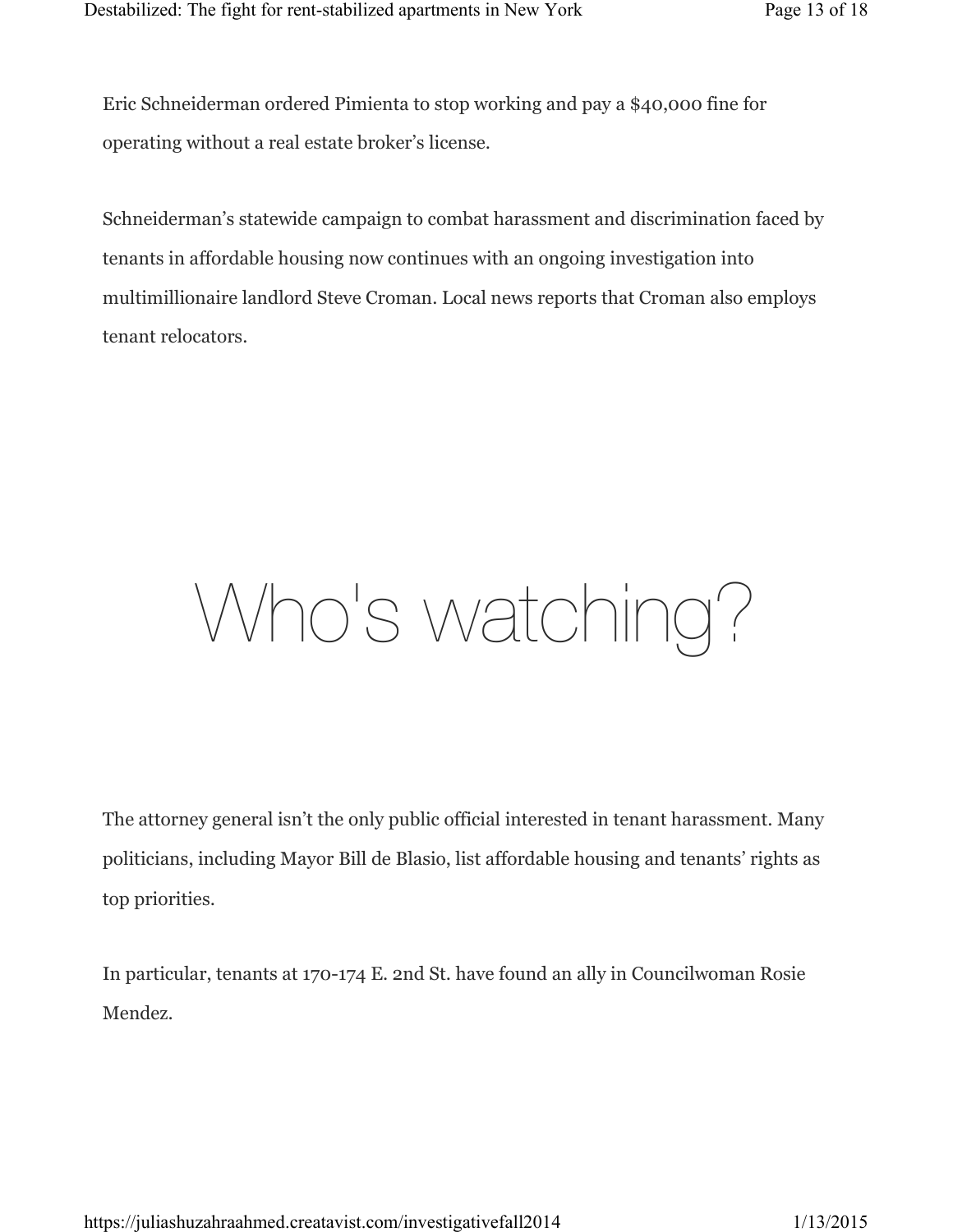"The tenants still have repairs that they need in their apartments," said Mendez's communications liaison John Blasco, who keeps in contact with both Westminster City Living and tenants.

In September, Councilwoman Margaret Chin sponsored a city council bill that raised fines for landlords found to be harassing tenants, and threatening those found guilty with a public listing on a landlords watch list. Another watch list, published by the Public Advocate Leticia James' office, shows landlords with the most severe HPD violations. The list encourages city residents to look up their own landlords to find how they rank against the top offenders.

Amber Green is the policy director for the Public Advocate. She says the watch list has brought attention to some landlords, but tenants still need more support, particularly in housing court when disputes over rent and harassment are settled.

"These landlords come armed with lawyers and they talk circles around the people. and then the people don't get the judgement they need because they don't have representative counsel," said Greene, "That's a huge disservice."

She added that many tenants from low-income families cannot take time off work to attend court.

As for efforts to punish offending landlords, Harvey Epstein, Associate Director at the Urban Justice Center, believes that although fines have been raised, the profit incentive is still higher.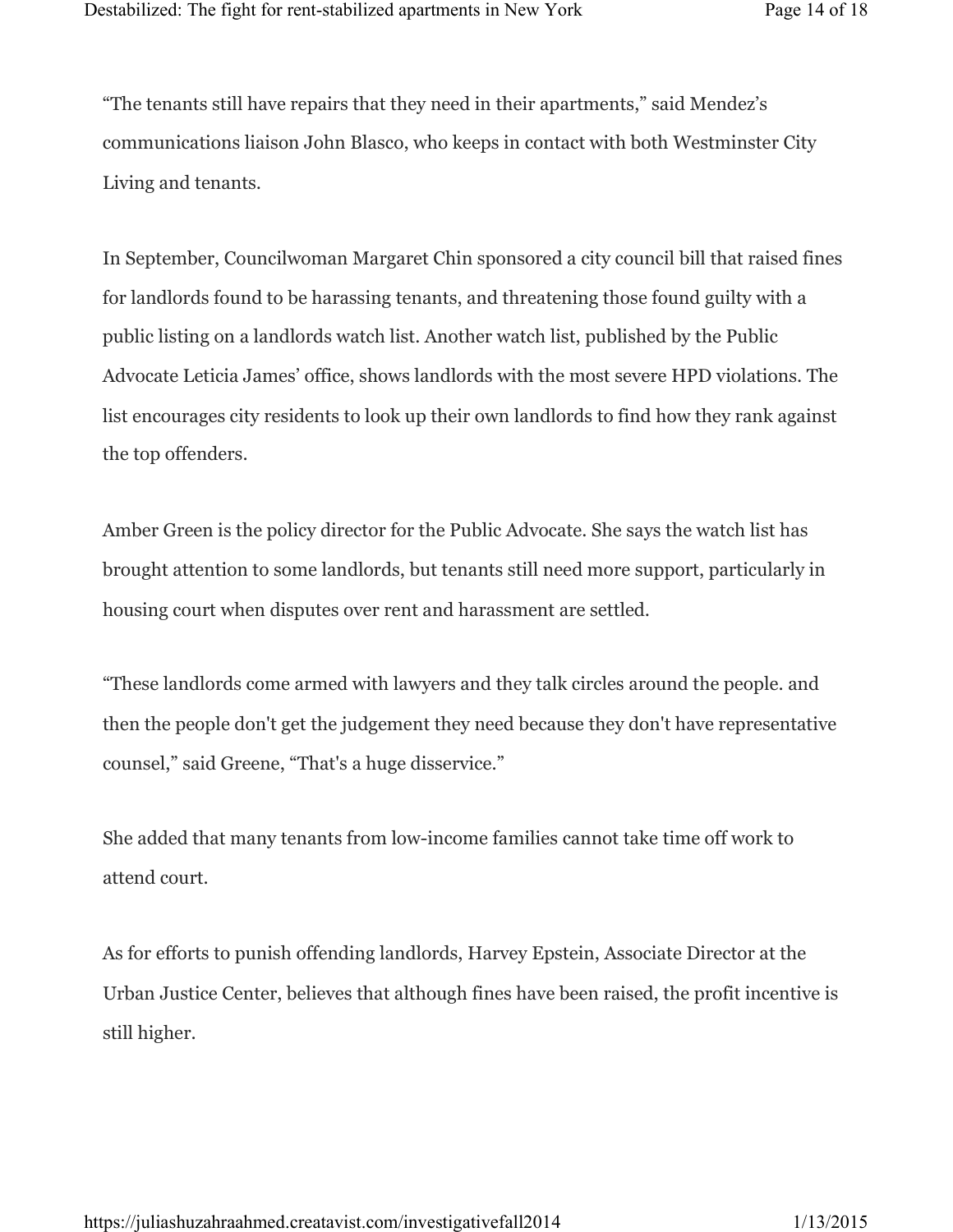The new maximum fine for a violation is \$10,000, while the StreetEasy market estimation for a studio apartment is \$3,425 per month. After paying a fine for tenant harassment, a landlord can easily make the money back within a few months or faster, depending on the size of the apartment.

# "We don't see any clean deals, we only see speculative deals."

Wai Yee Poon, a tenant organizer from the advocacy group CAAAV, or the Committee Against Anti-Asian Violence, believes this problem is an intentional effort.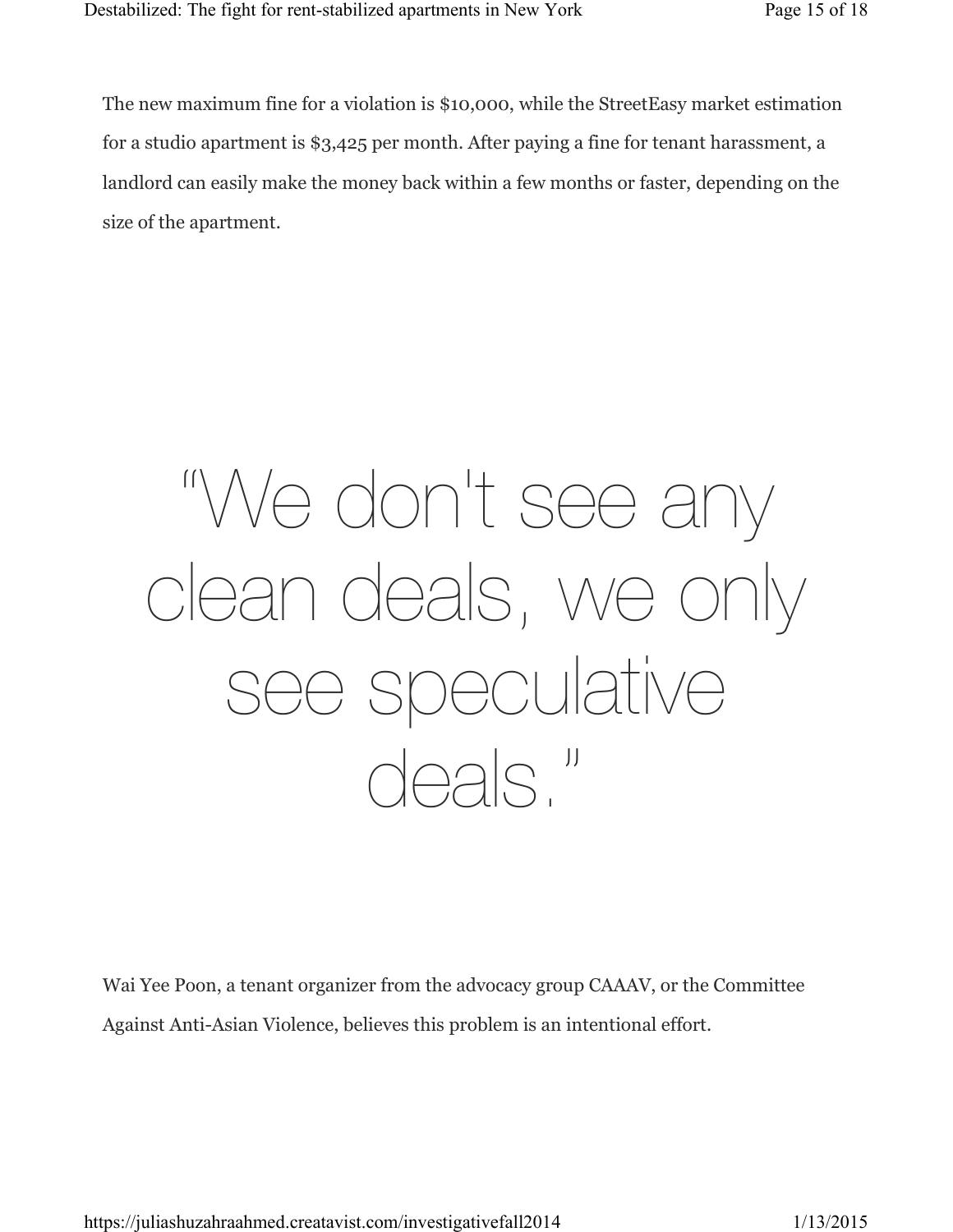"It's not just the landlords, its the banks who give them the loans, and also the real estate speculators and real estate agents," she said. "We see them as in cahoots with each other and knowingly allowing for illegal evictions and doing away with our communities."

The relationship between financial institutions and the landlords is due to a process Epstien calls "over-leveraging."

"They're paying too much for buildings," he explained. "Owners who are buying these buildings are making an economic decision, even though these buildings are overleveraged, we're still going to purchase the building with the assumption that we can do large numbers of turnover. There's an economic assumption that's predatory in nature."

With property valuations based on market-rate estimates of rent instead of accommodating for the reality of much lower, rent-stabilized rates, landlords buy properties at enormous prices and take out correspondingly large mortgages.

For example, the mortgage listed for 102 Norfolk St. filed when Mahfar and SMA Equities took ownership was for over over \$9.5 million dollars - for an \$11 million dollar purchase.

The result is a real estate development dependent on pushing out rent-stabilized tenants and creating more market-rate, high profit apartments.

"They're banking on being able to remove a certain amount of rent-regulated tenants, and that's pretty much all we see from big real estate at this point and their investment in this neighborhood," said Brandon Kielbasa, lead organizer of Cooper Square Committee. "We don't see any clean deals, we only see speculative deals."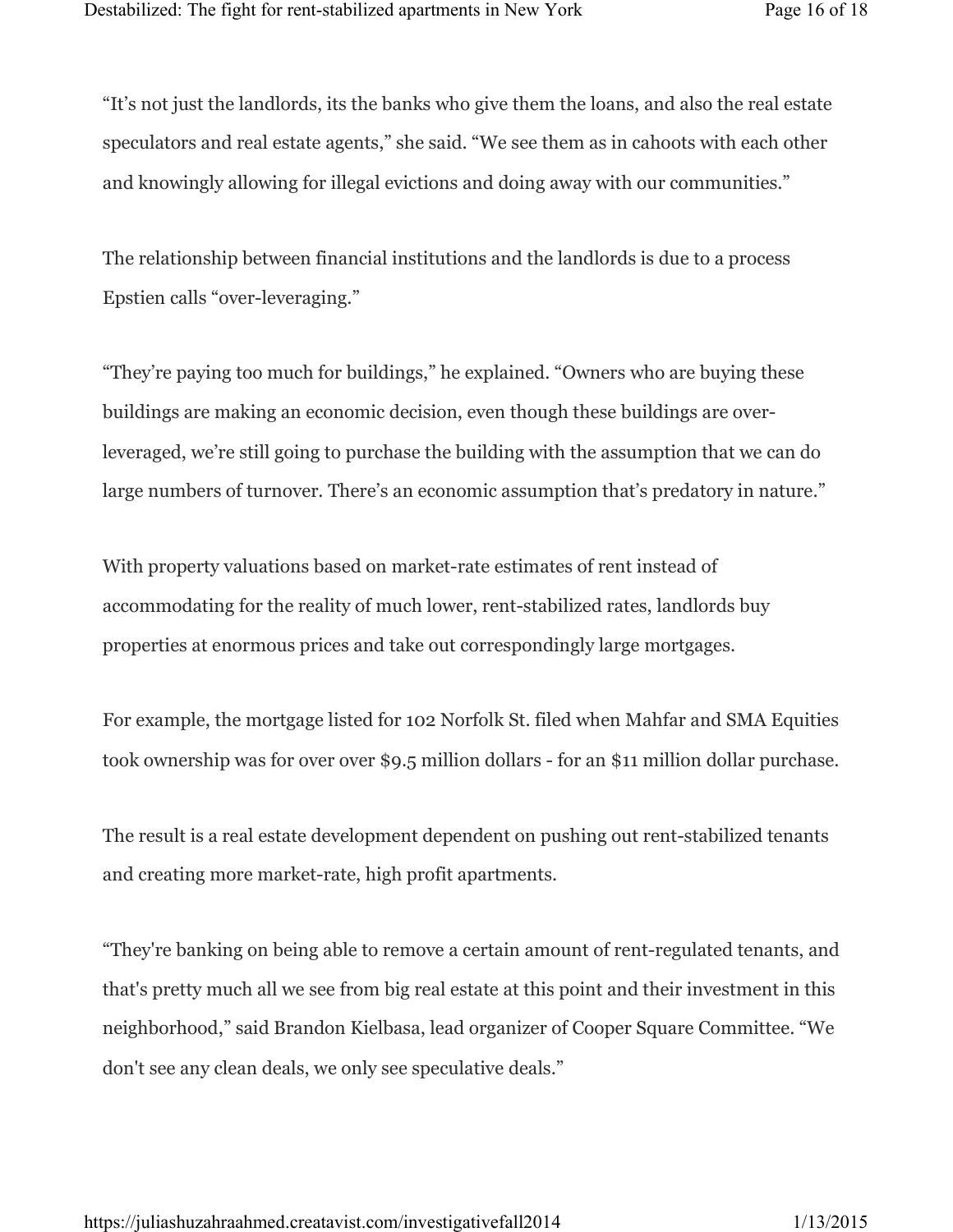#### An ongoing battle

According to a report from the Rent Guidelines Board, New York saw a net increase in rent -stabilized housing stock in 2013 for the first time in ten years. This positive result may signal promising improvements for tenants, but the bulk of de-stabilized apartments being deregulated are in Manhattan.

"We're losing," Epstein said matter-of-factly. "The only way to change it is to change the laws in Albany and get the city to create better laws." He sees a solution in giving New York City control of rent-stabilization laws instead of the state capital.

"It's very easy to lose hope and feel lost in all this, especially because so much of it is bigger than us. You have these big landlords who are chummy with local politicians," said Wai Yee Poon. But she finds optimism in seeing tenants become knowledgeable and effective advocates.

"For me, success is when I have one tenant who knows their rights and feels entitled to fight for their rights," she said.